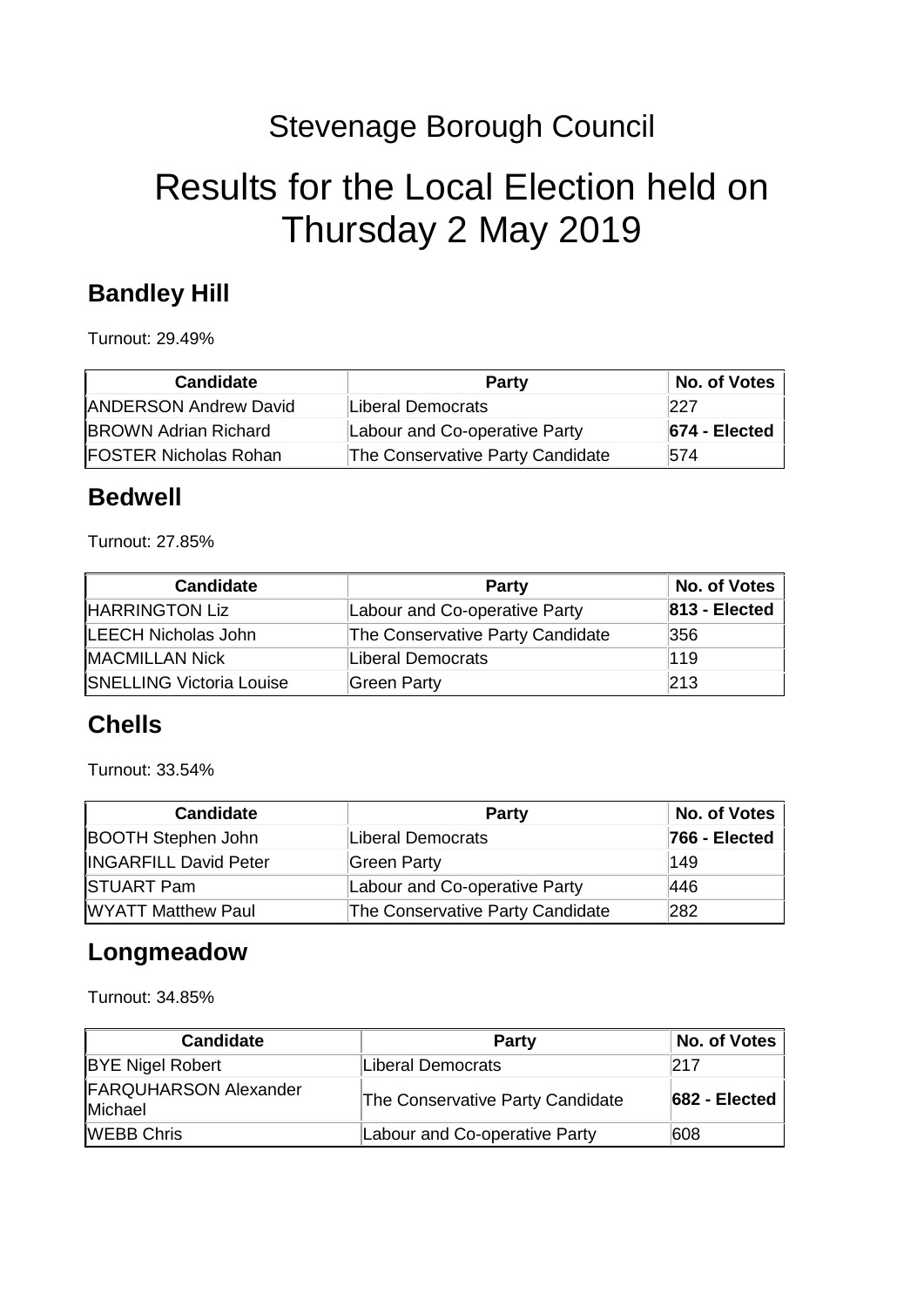### **Manor**

Turnout: 39.73%

| <b>Candidate</b>            | <b>Party</b>                     | No. of Votes                 |
|-----------------------------|----------------------------------|------------------------------|
| <b>CORRIGAN James David</b> | The Conservative Party Candidate | 264                          |
| <b>PARKER Robin Gareth</b>  | Liberal Democrats                | $ 1,484 -$<br><b>Elected</b> |
| <b>WOOD David Stanley</b>   | Labour and Co-operative Party    | 214                          |

## **Martins Wood**

Turnout: 32.06%

| <b>Candidate</b>       | <b>Party</b>                     | No. of Votes  |
|------------------------|----------------------------------|---------------|
| <b>BRINKWORTH Jill</b> | Liberal Democrats                | 524           |
| CALLAGHAN Teresa Lynn  | Labour and Co-operative Party    | 526 - Elected |
| <b>FACEY Bret Ray</b>  | The Conservative Party Candidate | 401           |

## **Old Town**

Turnout: 35.59%

| <b>Candidate</b>                   | Party                            | No. of Votes  |
|------------------------------------|----------------------------------|---------------|
| <b>FRASER James Robert Phillip</b> | The Conservative Party Candidate | 845           |
| <b>PINDER George Eric</b>          | Liberal Democrats                | 187           |
| <b>ROSSATI Loraine Graziella</b>   | Labour and Co-operative Party    | 881 - Elected |
| <b>STURGES Elizabeth Genevieve</b> | Green Party                      | 312           |

#### **Pin Green**

Turnout: 30.10%

| <b>Candidate</b>               | Party                            | No. of Votes  |
|--------------------------------|----------------------------------|---------------|
| <b>COLLINS Naomi Ruth</b>      | Green Party                      | 228           |
| <b>FACEY Andy</b>              | The Conservative Party Candidate | 454           |
| <b>LONDON Ross</b>             | Liberal Democrats                | 122           |
| <b>THOMAS Jeannette Audrey</b> | Labour and Co-operative Party    | 606 - Elected |

#### **Roebuck**

Turnout: 31.75%

| <b>Candidate</b>           | <b>Party</b>                     | No. of Votes  |
|----------------------------|----------------------------------|---------------|
| <b>BARBER Paul Matthew</b> | Liberal Democrats                | 174           |
| <b>GARDNER John</b>        | Labour and Co-operative Party    | 698 - Elected |
| MALOCCO Martin John        | Green Party                      | 185           |
| <b>MUNRO Janet Marie</b>   | The Conservative Party Candidate | 537           |